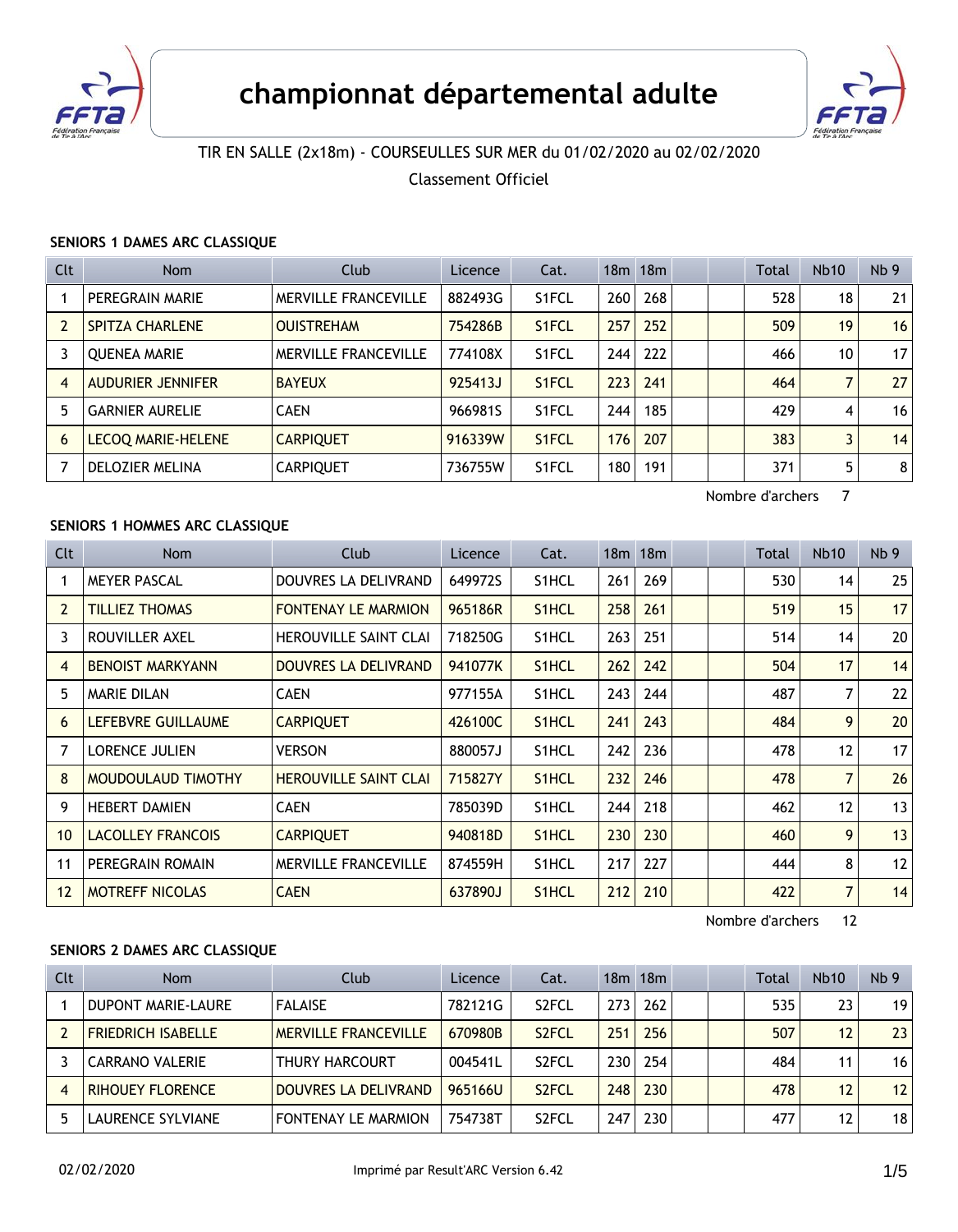|    | <b>BEUVE SOLVEIG</b>    | <b>ARGENCES</b>        | 694847U | S <sub>2</sub> FCL | 230  | 213 |  | 443 |    | 21              |
|----|-------------------------|------------------------|---------|--------------------|------|-----|--|-----|----|-----------------|
|    | <b>PAUTREL ANNIE</b>    | <b>CARPIOUET</b>       | 909571P | S <sub>2</sub> FCL | 218  | 222 |  | 440 | 11 | 10 <sup>1</sup> |
|    | LECLERC BERANGERE       | LISIEUX                | 960088Z | S <sub>2</sub> FCL | 2131 | 204 |  | 417 |    | 17 <sup>1</sup> |
|    | LEMARIE SABRINA         | <b>VILLERS SUR MER</b> | 919406E | S <sub>2</sub> FCL | 207  | 202 |  | 409 |    | 16 <sup>1</sup> |
| 10 | <b>POISSON NATHALIE</b> | <b>CARPIOUET</b>       | 931214P | S <sub>2</sub> FCL | 190  | 214 |  | 404 |    | 12 <sub>1</sub> |

Nombre d'archers 10

### **SENIORS 2 HOMMES ARC CLASSIQUE**

| Clt            | <b>Nom</b>                      | Club                         | Licence | Cat.  | D <sub>1</sub> | D <sub>2</sub> | D <sub>3</sub> | D <sub>4</sub> | <b>Total</b> | <b>Nb10</b>    | Nb <sub>9</sub> |
|----------------|---------------------------------|------------------------------|---------|-------|----------------|----------------|----------------|----------------|--------------|----------------|-----------------|
| $\mathbf{1}$   | VANDER CRUYSSEN THOMAS   BAYEUX |                              | 965061E | S2HCL | 274            | 274            |                |                | 548          | 24             | 23              |
| $\overline{2}$ | <b>CHAPON THIERRY</b>           | <b>HEROUVILLE SAINT CLAI</b> | 800075X | S2HCL | 269            | 269            |                |                | 538          | 21             | 21              |
| 3              | <b>CLOUARD OLIVIER</b>          | <b>HEROUVILLE SAINT CLAI</b> | 798793D | S2HCL | 273            | 264            |                |                | 537          | 15             | 29              |
| $\overline{4}$ | <b>GUESDON OLIVIER</b>          | <b>CAEN</b>                  | 701655U | S2HCL | 266            | 263            |                |                | 529          | 19             | 26              |
| 5              | ALLIX MICHAEL                   | <b>MERVILLE FRANCEVILLE</b>  | 942879U | S2HCL | 262            | 264            |                |                | 526          | 17             | 21              |
| 6              | <b>PALY OLIVIER</b>             | <b>FONTENAY LE MARMION</b>   | 800914J | S2HCL | 255            | 268            |                |                | 523          | 13             | 30 <sup>°</sup> |
| $\overline{7}$ | <b>ETARD CHRISTOPHE</b>         | <b>CAEN</b>                  | 811327C | S2HCL | 264            | 257            |                |                | 521          | 19             | 18              |
| 8              | <b>DUREL THIERRY</b>            | <b>ST PIERRE SUR DIVES</b>   | 672102W | S2HCL | 253            | 264            |                |                | 517          | 17             | 23              |
| 9              | FLEURY DIMITRI                  | <b>CARPIQUET</b>             | 914844W | S2HCL | 260            | 251            |                |                | 511          | 11             | 18              |
| 10             | <b>LEVADE PHILIPPE</b>          | <b>CARPIQUET</b>             | 704702F | S2HCL | 261            | 250            |                |                | 511          | 10             | 24              |
| 11             | <b>FLANDRIN PHILIPPE</b>        | MERVILLE FRANCEVILLE         | 901235D | S2HCL | 260            | 242            |                |                | 502          | 13             | 26              |
| 12             | <b>CAPDEVILA PHILIPPE</b>       | <b>OUISTREHAM</b>            | 914836M | S2HCL | 257            | 244            |                |                | 501          | 16             | 23              |
| 13             | <b>LAIR CLAUDE</b>              | <b>LISIEUX</b>               | 960077M | S2HCL | 244            | 257            |                |                | 501          | 8              | 23              |
| 14             | <b>GOSSELIN JEROME</b>          | <b>LISIEUX</b>               | 926874X | S2HCL | 253            | 244            |                |                | 497          | $\overline{7}$ | 20              |
| 15             | <b>CARRANO CHRISTOPHE</b>       | <b>THURY HARCOURT</b>        | 202696X | S2HCL | 257            | 235            |                |                | 492          | 14             | 14              |
| 16             | <b>EPINETTE NICOLAS</b>         | <b>OUISTREHAM</b>            | 369277N | S2HCL | 243            | 246            |                |                | 489          | 10             | 16              |
| 17             | <b>BASLY BENOIT</b>             | ST PIERRE SUR DIVES          | 448032S | S2HCL | 233            | 252            |                |                | 485          | 13             | 19              |
| 18             | <b>HERIN CHRISTOPHE</b>         | <b>COURSEULLES SUR MER</b>   | 932170D | S2HCL | 231            | 243            |                |                | 474          | $\overline{7}$ | 18              |
| 19             | <b>AUGUE PASCAL</b>             | <b>CARPIQUET</b>             | 861508X | S2HCL | 232            | 235            |                |                | 467          | 8              | 17              |
| 20             | <b>DELAHAYE DAVID</b>           | <b>OUISTREHAM</b>            | 912929P | S2HCL | 223            | 238            |                |                | 461          | $\overline{7}$ | 16              |
| 21             | PAILLEUX MICHAEL                | <b>HEROUVILLE SAINT CLAI</b> | 957648X | S2HCL | 235            | 219            |                |                | 454          | 10             | 14              |
| 22             | <b>GOBERON FRANCK</b>           | <b>LISIEUX</b>               | 920598A | S2HCL | 220            | 224            |                |                | 444          | $\overline{7}$ | 21              |
| 23             | <b>OUEILLE JEAN LUC</b>         | <b>COURSEULLES SUR MER</b>   | 895815M | S2HCL | 211            | 219            |                |                | 430          | 10             | 12              |
| 24             | <b>BERTHET ANDRE</b>            | <b>OUISTREHAM</b>            | 889166K | S2HCL | 217            | 200            |                |                | 417          | $\overline{4}$ | 17              |

Nombre d'archers 24

#### **SENIORS 3 DAMES ARC CLASSIQUE**

| Clt | <b>Nom</b>                    | Club              | Licence | Cat.  |     | 18m 18m |  | <b>Total</b> | <b>Nb10</b> | Nb <sub>9</sub> |
|-----|-------------------------------|-------------------|---------|-------|-----|---------|--|--------------|-------------|-----------------|
|     | REGNAULT JACOUELINE           | <b>OUISTREHAM</b> | 962879H | S3FCL | 219 | 250     |  | 469          |             | 15 <sup>1</sup> |
|     | BARBANCHON MARIE-LAURE BAYEUX |                   | 921974W | S3FCL | 211 | 217     |  | 428          |             | 10 <sup>1</sup> |
|     | MURAIL FRANCOISE              | VILLERS SUR MER   | 827827M | S3FCL | 226 | 194     |  | 420          |             | 5               |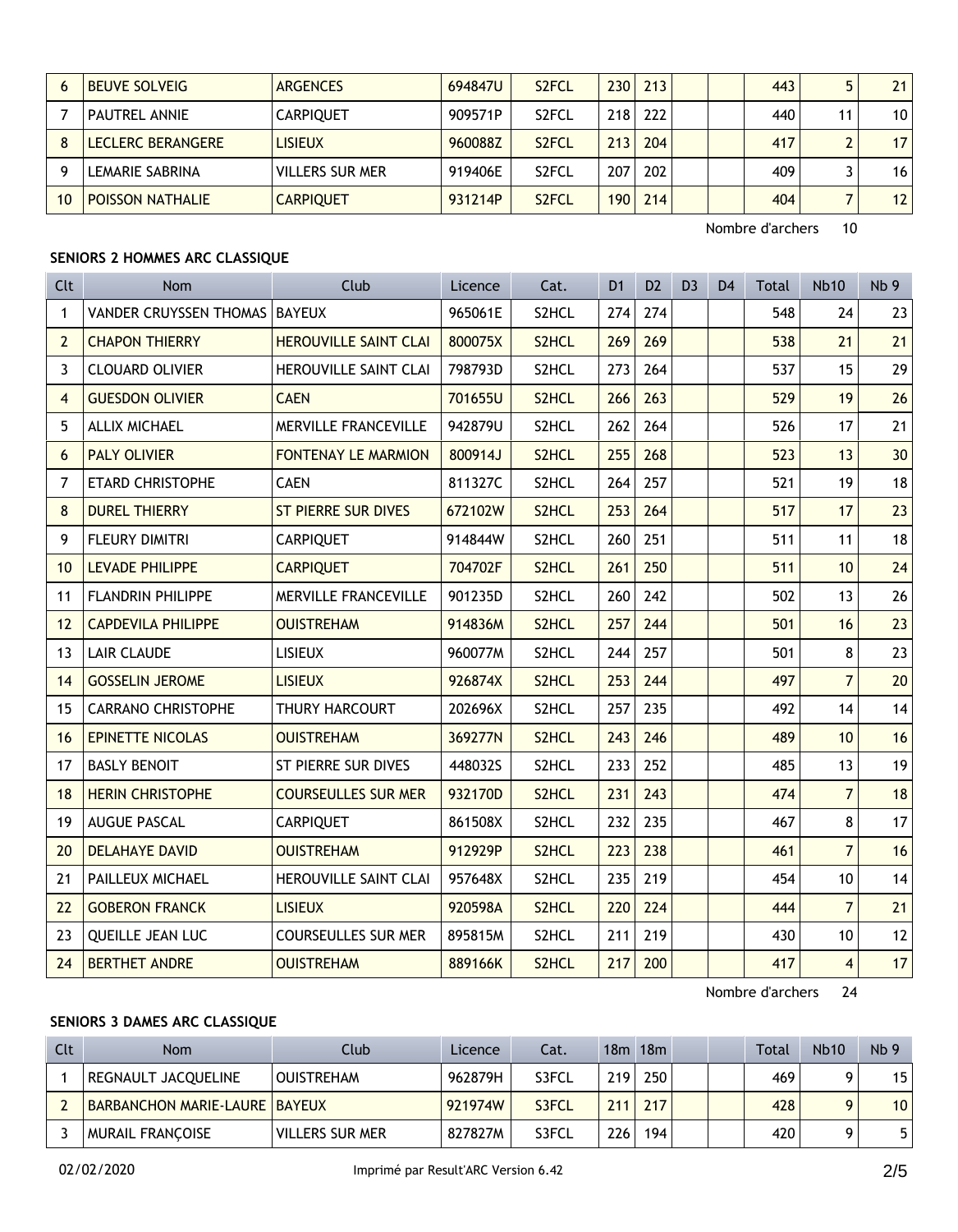#### **SENIORS 3 HOMMES ARC CLASSIQUE**

| <b>Clt</b>     | <b>Nom</b>                | Club                       | Licence | Cat.  |     | 18m 18m |  | Total | <b>Nb10</b>    | Nb <sub>9</sub> |
|----------------|---------------------------|----------------------------|---------|-------|-----|---------|--|-------|----------------|-----------------|
| 1              | <b>VALLEE JEAN PAUL</b>   | <b>CAEN</b>                | 275539Z | S3HCL | 261 | 256     |  | 517   | 16             | 19              |
| $\overline{2}$ | <b>JEANNE DIDIER</b>      | <b>FONTENAY LE MARMION</b> | 954708B | S3HCL | 245 | 262     |  | 507   | 13             | 24              |
| 3              | RICHARD DANIEL            | MERVILLE FRANCEVILLE       | 656486X | S3HCL | 255 | 250     |  | 505   | 17             | 17              |
| 4              | <b>FAUCON ALAIN</b>       | <b>ARGENCES</b>            | 374774N | S3HCL | 247 | 247     |  | 494   | 10             | 19              |
| 5              | <b>DUBOSQ GILLES</b>      | <b>VIRE</b>                | 598934R | S3HCL | 241 | 251     |  | 492   | 12             | 15              |
| 6              | <b>BURGUET DOMINIQUE</b>  | <b>CARPIQUET</b>           | 910257K | S3HCL | 247 | 245     |  | 492   | 11             | 20              |
| 7              | LEPELLETIER CHARLES       | <b>COURSEULLES SUR MER</b> | 826665Z | S3HCL | 243 | 247     |  | 490   | 8              | 16              |
| 8              | <b>DURAND PHILIPPE</b>    | <b>CAEN</b>                | 466148H | S3HCL | 247 | 242     |  | 489   | 11             | 26              |
| 9              | <b>VAUTIER MARCEL</b>     | MERVILLE FRANCEVILLE       | 895277C | S3HCL | 234 | 249     |  | 483   | 12             | 12              |
| 10             | <b>HAUTEUR MARC</b>       | <b>CARPIQUET</b>           | 717062R | S3HCL | 224 | 255     |  | 479   | $\overline{4}$ | 21              |
| 11             | <b>TAVENNE LAURENT</b>    | <b>LISIEUX</b>             | 718485M | S3HCL | 222 | 249     |  | 471   | 12             | 19              |
| 12             | <b>DELAMARCHE MICHEL</b>  | <b>ST PIERRE SUR DIVES</b> | 040881L | S3HCL | 249 | 221     |  | 470   | 15             | 14              |
| 13             | SORIN HUBERT              | <b>VERSON</b>              | 838475L | S3HCL | 223 | 240     |  | 463   | 6              | 19              |
| 14             | <b>CORTES JOSE LUIS</b>   | <b>OUISTREHAM</b>          | 869185S | S3HCL | 229 | 224     |  | 453   | $\overline{7}$ | 15              |
| 15             | <b>LATUR GILLES</b>       | <b>BAYEUX</b>              | 921984G | S3HCL | 234 | 214     |  | 448   | 11             | 12              |
| 16             | <b>BARON PATRICK</b>      | <b>BAYEUX</b>              | 921978A | S3HCL | 196 | 237     |  | 433   | 8              | 17              |
| 17             | <b>GELHAY MICHEL</b>      | <b>VERSON</b>              | 270658U | S3HCL | 218 | 212     |  | 430   | 5              | $\bf 8$         |
| 18             | <b>GORGE PHILIPPE</b>     | <b>CAEN</b>                | 845572A | S3HCL | 210 | 219     |  | 429   | $\overline{4}$ | 19              |
| 19             | <b>ALLART JEAN-PIERRE</b> | <b>VERSON</b>              | 863942T | S3HCL | 196 | 216     |  | 412   | 9              | 9               |
| 20             | <b>BONILLO ROBERT</b>     | <b>BAYEUX</b>              | 753455Y | S3HCL | 176 | 199     |  | 375   | $\overline{4}$ | 7 <sup>1</sup>  |
| 21             | MALHERBE CHRISTIAN        | DOUVRES LA DELIVRAND       | 347420F | S3HCL | 186 | 184     |  | 370   | $\overline{7}$ | 14              |
| 22             | <b>BOCE JEAN MARC</b>     | <b>CARPIQUET</b>           | 790318S | S3HCL | 173 | 188     |  | 361   | $\overline{4}$ | $\bf 8$         |

Nombre d'archers 22

#### **SENIORS 1 HOMMES ARC A POULIES**

| Clt | Nom                       | Club                         | Licence | Cat.                            |         | 18m 18m |  | Total | <b>Nb10</b> | Nb <sub>9</sub> |
|-----|---------------------------|------------------------------|---------|---------------------------------|---------|---------|--|-------|-------------|-----------------|
|     | <b>ENGELS THOMAS</b>      | COURSEULLES SUR MER          | 702538D | S <sub>1</sub> HCO              | $285 -$ | 281     |  | 566   | 28          | 31              |
|     | LECUYER FRANCOIS          | <b>VIRE</b>                  | 766964G | S <sub>1</sub> H <sub>C</sub> O | 277     | 284     |  | 561   | 22          | 37              |
|     | I VILLEROY JEAN-SEBASTIEN | ARGENCES                     | 690137Z | S <sub>1</sub> HCO              | 277     | 281     |  | 558   | 20          | 38              |
|     | <b>LORILLU ALEXANDRE</b>  | <b>HEROUVILLE SAINT CLAI</b> | 958511K | S <sub>1</sub> H <sub>C</sub> O | 274     | 269     |  | 543   | 10          | 43              |

Nombre d'archers 4

# **SENIORS 2 DAMES ARC A POULIES**

| Clt | Nom                      | Club                  | Licence | Cat.                           |                  | 18m 18m |  | Total | <b>Nb10</b> | Nb <sub>9</sub> |
|-----|--------------------------|-----------------------|---------|--------------------------------|------------------|---------|--|-------|-------------|-----------------|
|     | <b>POULINGUE VALERIE</b> | I ST PIERRE SUR DIVES | 814319E | S <sub>2</sub> FCO             | 278 <sub>1</sub> | 266     |  | 544   | 18          | 37              |
|     | <b>CHEREL DOMINIOUE</b>  | I ST PIERRE SUR DIVES | 971974U | S <sub>2</sub> F <sub>CO</sub> | 270              | 272     |  | 542   |             | 45              |
|     | <b>BASLY CATHERINE</b>   | l St pierre sur dives | 954639B | S <sub>2</sub> FCO             | 269              | 265     |  | 534   |             | 41              |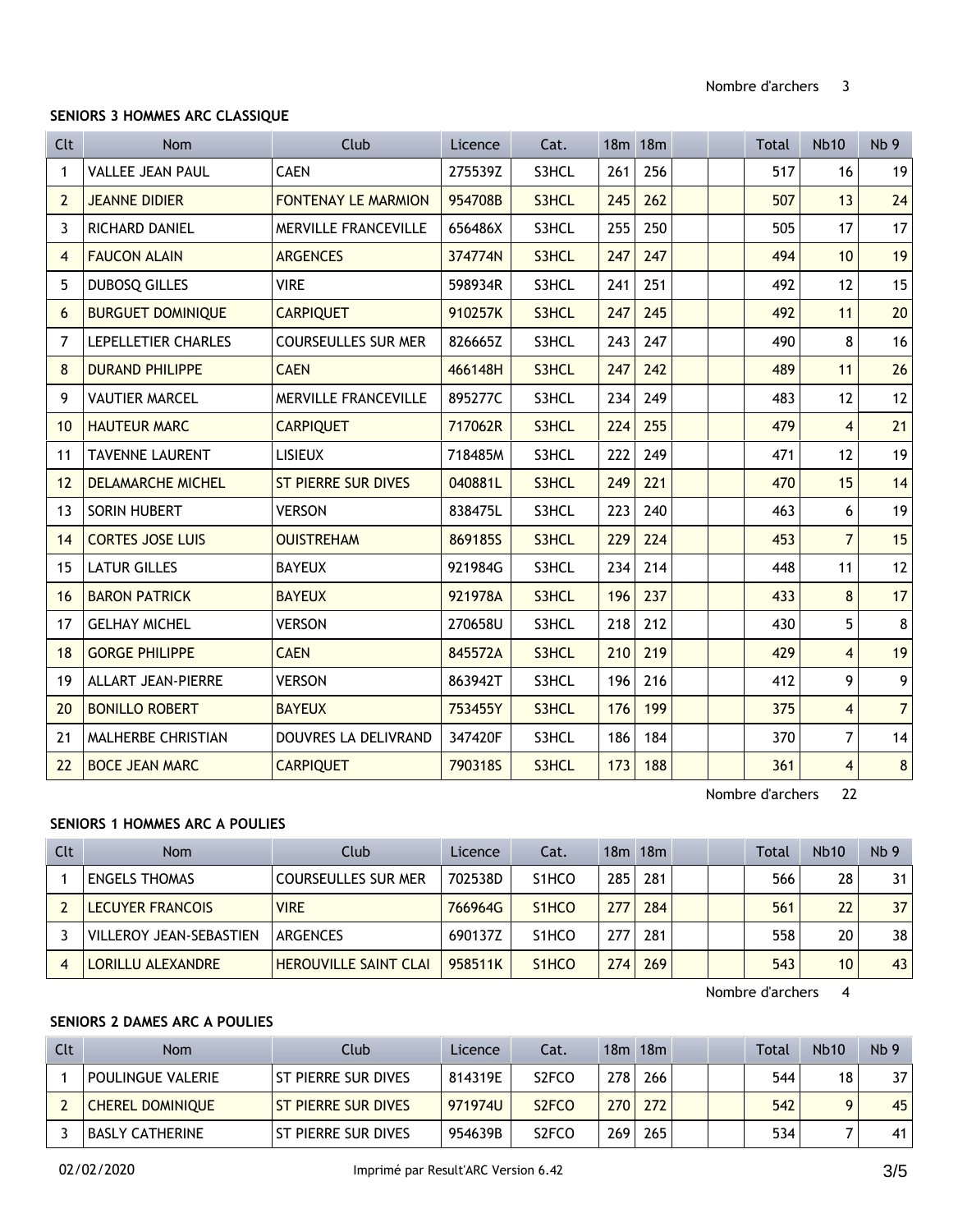#### **SENIORS 2 HOMMES ARC A POULIES**

| Clt            | Nom                      | Club                       | Licence | Cat.                           | D <sub>1</sub> | D <sub>2</sub> | D <sub>3</sub> | D <sub>4</sub> | Total | Nb10 | Nb <sub>9</sub> |
|----------------|--------------------------|----------------------------|---------|--------------------------------|----------------|----------------|----------------|----------------|-------|------|-----------------|
|                | POULINGUE OLIVIER        | ST PIERRE SUR DIVES        | 672124V | S <sub>2</sub> HC <sub>O</sub> | 285            | 290            |                |                | 575   | 35   | 25              |
| $\overline{2}$ | <b>DARCILLON DENIS</b>   | <b>FONTENAY LE MARMION</b> | 771395Y | S <sub>2</sub> HC <sub>O</sub> | 286            | 288            |                |                | 574   | 35   | 24              |
| 3              | PAYA JEAN-FRANCOIS       | <b>OUISTREHAM</b>          | 781155G | S <sub>2</sub> HC <sub>O</sub> | 283            | 280            |                |                | 563   | 25   | 35              |
| $\overline{4}$ | <b>LEPETIT KARIM</b>     | <b>COURSEULLES SUR MER</b> | 747973P | S <sub>2</sub> HC <sub>O</sub> | 279            | 284            |                |                | 563   | 24   | 35              |
| 5              | <b>BOUVIER DIDIER</b>    | <b>FALAISE</b>             | 632560R | S <sub>2</sub> HC <sub>O</sub> | 276            | 279            |                |                | 555   | 21   | 34              |
| 6              | <b>OUZOUF CHRISTOPHE</b> | <b>ARGENCES</b>            | 826745L | S <sub>2</sub> HC <sub>O</sub> | 269            | 275            |                |                | 544   | 9    | 46              |
| 7              | <b>BUREL PATRICK</b>     | <b>ARGENCES</b>            | 805298Z | S <sub>2</sub> HC <sub>O</sub> | 266            | 272            |                |                | 538   | 11   | 38              |
| 8              | <b>CARVILLE WILLIAM</b>  | <b>CAEN</b>                | 693837W | S <sub>2</sub> HC <sub>O</sub> | 271            | 263            |                |                | 534   | 15   | 38              |
| 9              | <b>BOUCE DAVID</b>       | <b>ARGENCES</b>            | 878677J | S <sub>2</sub> HC <sub>O</sub> | 273            | 260            |                |                | 533   | 9    | 45              |
| 10             | SZCZEPSKI DIDIER         | <b>ARGENCES</b>            | 950997T | S <sub>2</sub> HC <sub>O</sub> | 270            | 260            |                |                | 530   | 11   | 37 <sup>1</sup> |

Nombre d'archers 10

## **SENIORS 3 DAMES ARC A POULIES**

| $C1+$<br><b>CIL</b> | <b>Nom</b> | Club                                  | Licence | $-1$<br>cal. | 18 <sub>m</sub> | 18m | Total | <b>Nb10</b>    | N <sub>b</sub> 9 |
|---------------------|------------|---------------------------------------|---------|--------------|-----------------|-----|-------|----------------|------------------|
|                     | DE.        | S SUR MER<br><b>COURSEUL</b><br>LES I | 848184P | S3FCC        | 258             | 243 | 501   | $\blacksquare$ | 24               |

Nombre d'archers 1

#### **SENIORS 3 HOMMES ARC A POULIES**

| Clt | <b>Nom</b>                 | Club                       | Licence | Cat.  |     | 18m 18m |  | Total | <b>Nb10</b> | Nb <sub>9</sub> |
|-----|----------------------------|----------------------------|---------|-------|-----|---------|--|-------|-------------|-----------------|
|     | MALDONADO HUBERT           | <b>CARPIQUET</b>           | 872011N | S3HCO | 278 | 284     |  | 562   | 23          | 36              |
|     | <b>OUIN PHILIPPE</b>       | DOUVRES LA DELIVRAND       | 761210C | S3HCO | 273 | 280     |  | 553   | 19          | 35              |
|     | <b>OLIVIER FREDERIC</b>    | <b>CAEN</b>                | 649975V | S3HCO | 278 | 268     |  | 546   | 21          | 33 <sup>1</sup> |
| 4   | <b>BARBANCHON PHILIPPE</b> | <b>COURSEULLES SUR MER</b> | 811840K | S3HCO | 267 | 277     |  | 544   | 15          | 42              |
| 5   | LHOTE JACQUES              | <b>CAEN</b>                | 602669A | S3HCO | 269 | 271     |  | 540   | 9           | 43              |
| 6   | PHILIPPE LUC               | DOUVRES LA DELIVRAND       | 932953E | S3HCO | 258 | 267     |  | 525   |             | 34              |

Nombre d'archers 6

#### **SENIORS DAMES ARC NU**

| Clt | <b>Nom</b>              | Club                 | Licence | Cat.               |     | 18m 18m |  | <b>Total</b> | <b>Nb10</b> | Nb <sub>9</sub> |
|-----|-------------------------|----------------------|---------|--------------------|-----|---------|--|--------------|-------------|-----------------|
|     | <b>MARIE ELISE</b>      | DOUVRES LA DELIVRAND | 941140D | S1FBB              | 220 | 212     |  | 432          |             | 8               |
|     | <b>GUILLOTTE AMELIE</b> | <b>ARGENCES</b>      | 871148A | <b>JFBB</b>        | 223 | 198     |  | 421          | 8           | 10 <sup>1</sup> |
|     | ROTROU ANNE MARIE       | <b>CARPIQUET</b>     | 909835B | S <sub>2</sub> FBB | 198 | 220     |  | 418          |             | 9               |
|     | <b>CHAZEL TATIANA</b>   | DOUVRES LA DELIVRAND | 932505T | S <sub>1</sub> FBB |     |         |  |              |             |                 |

Nombre d'archers 4

#### **SENIORS HOMMES ARC NU**

| Clt | Nom                       | Llub                 | Licence | Cat.                            | 18m | 18m |  | Total | <b>Nb10</b> | Nb <sub>9</sub> |
|-----|---------------------------|----------------------|---------|---------------------------------|-----|-----|--|-------|-------------|-----------------|
|     | <b>MOREL MARC</b>         | DOUVRES LA DELIVRAND | 848171A | S2HBB                           | 242 | 245 |  | 487   | 14          | 15              |
|     | <b>DELIOUAIRE OLIVIER</b> | VILLERS SUR MER      | 325021J | S <sub>2</sub> H <sub>B</sub> B | 245 | 240 |  | 485   |             | 21              |